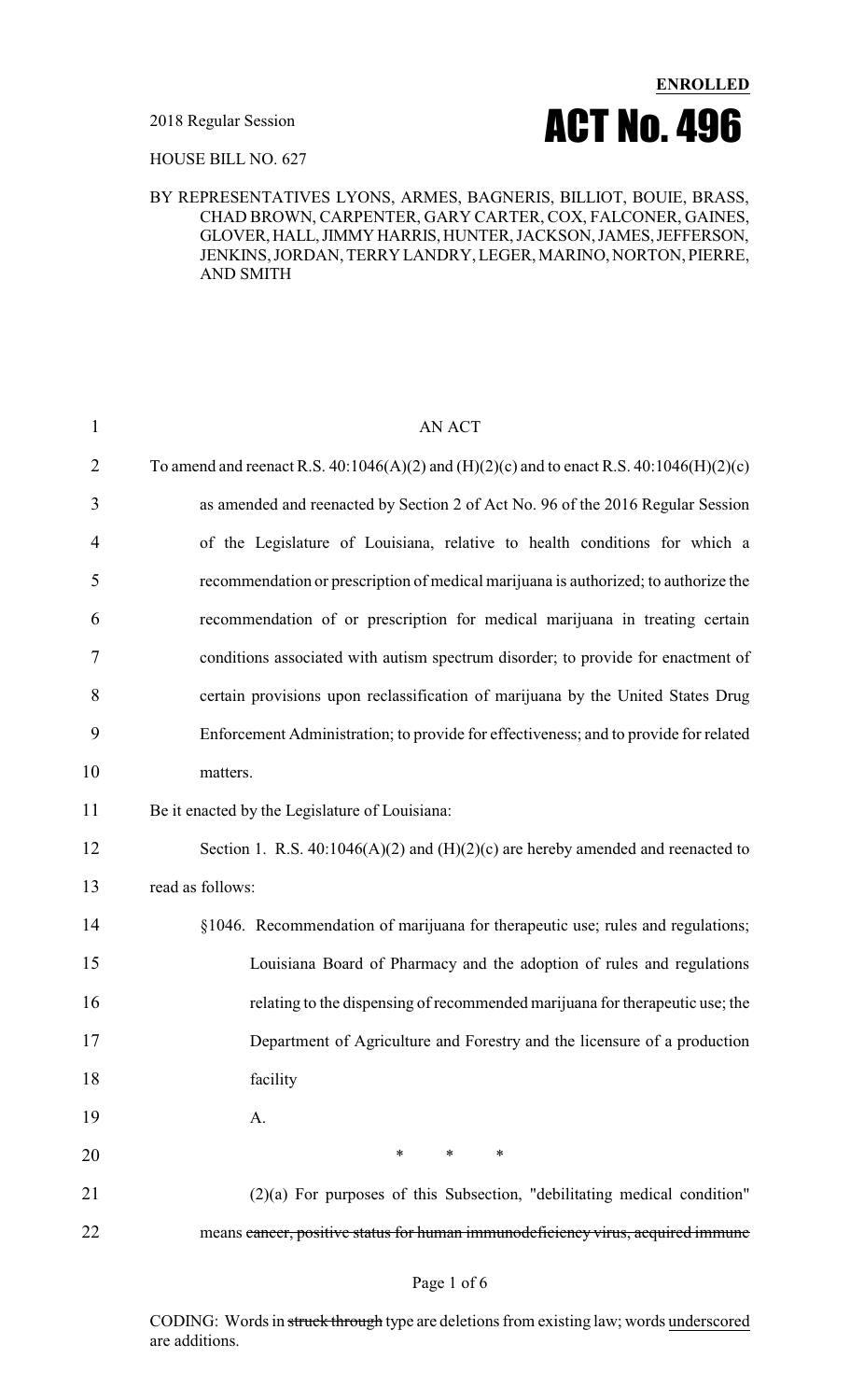| 1  | deficiency syndrome, cachexia or wasting syndrome, seizure disorders, epilepsy,       |
|----|---------------------------------------------------------------------------------------|
| 2  | spasticity, Crohn's disease, muscular dystrophy, or multiple sclerosis. any of the    |
| 3  | following:                                                                            |
| 4  | Cancer.<br>(1)                                                                        |
| 5  | (ii) Positive status for human immunodeficiency virus.                                |
| 6  | (iii) Acquired immune deficiency syndrome.                                            |
| 7  | (iv) Cachexia or wasting syndrome.                                                    |
| 8  | (v) Seizure disorders.                                                                |
| 9  | (vi) Epilepsy.                                                                        |
| 10 | (vii) Spasticity.                                                                     |
| 11 | (viii) Crohn's disease.                                                               |
| 12 | (ix) Muscular dystrophy.                                                              |
| 13 | (x) Multiple sclerosis.                                                               |
| 14 | Any of the following conditions associated with autism spectrum<br>$(x_i)$            |
| 15 | disorder:                                                                             |
| 16 | (aa) Repetitive or self-stimulatory behavior of such severity that the physical       |
| 17 | health of the person with autism is jeopardized.                                      |
| 18 | (bb) Avoidance of others or inability to communicate of such severity that            |
| 19 | the physical health of the person with autism is jeopardized.                         |
| 20 | (cc) Self-injuring behavior.                                                          |
| 21 | (dd) Physically aggressive or destructive behavior.                                   |
| 22 | (b) No physician shall recommend medical marijuana for treatment of any               |
| 23 | condition associated with autism spectrum disorder for a patient who is under the age |
| 24 | of eighteen unless the physician complies with the provisions of this Section and     |
| 25 | consults with a pediatric subspecialist.                                              |
| 26 | (c) If the United States Food and Drug Administration approves the use of             |
| 27 | medical marijuana in the same form provided for in this Part for any debilitating     |
| 28 | medical condition specifically identified in this Paragraph, that medical condition   |
| 29 | shall no longer be covered by the provisions of this Part.                            |

# Page 2 of 6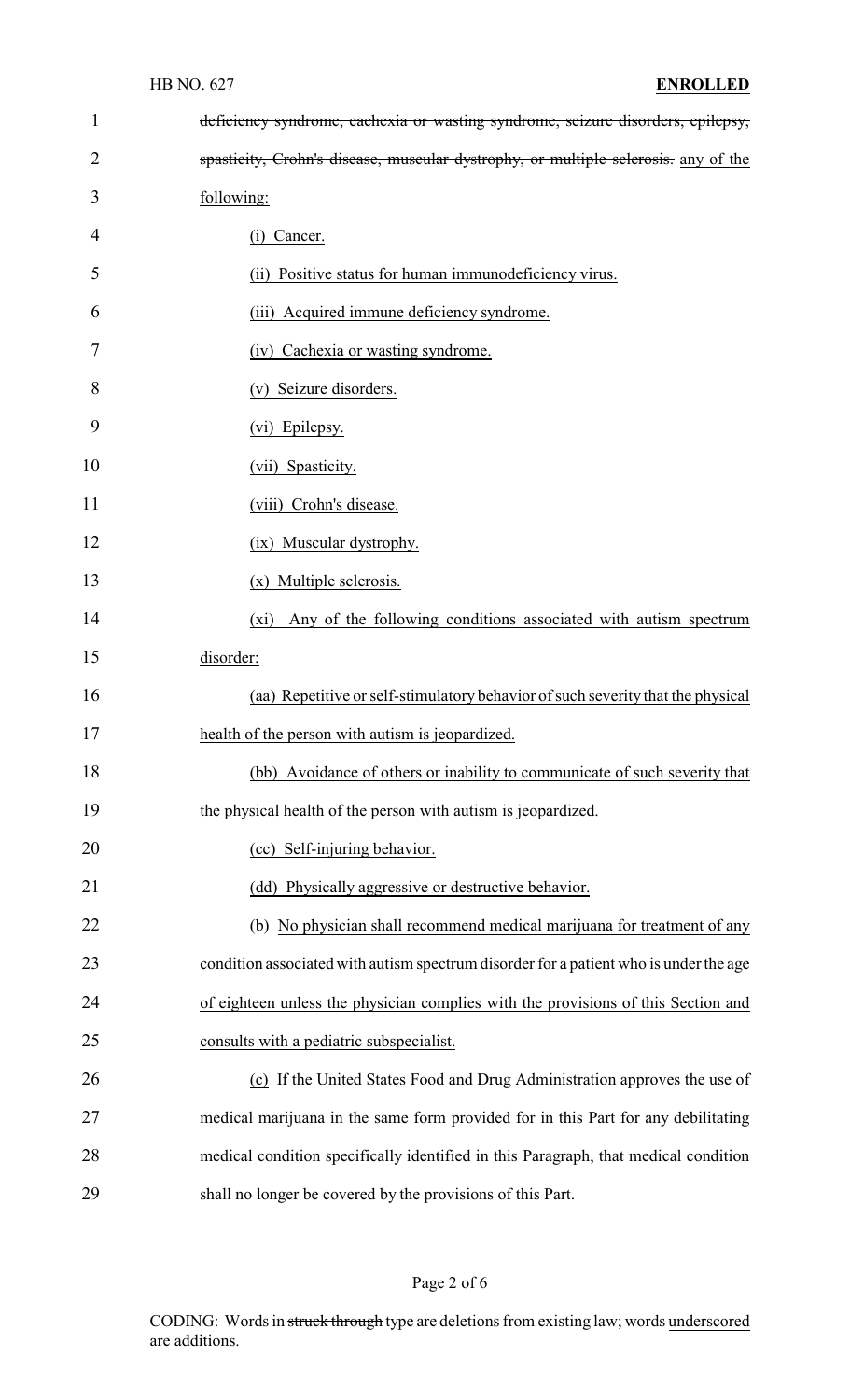| $\mathbf{1}$   | $\overline{(c)(d)}$ If the United States Food and Drug Administration approves the use     |
|----------------|--------------------------------------------------------------------------------------------|
| $\overline{2}$ | of medical marijuana in a form or derivative different than provided for in this Part      |
| 3              | for any debilitating medical condition specifically identified in this Paragraph, the      |
| $\overline{4}$ | disease state shall remain covered by the provisions of this Part. The patient shall       |
| 5              | first be treated by the approved form or derivative of medical marijuana through           |
| 6              | utilization of step therapy or fail first protocols. If, after use of the United States    |
| 7              | Food and Drug Administration approved form or derivative of medical marijuana,             |
| 8              | the physician determines that the preferred treatment required under step therapy or       |
| 9              | fail first protocol has been ineffective in the treatment of the patient's debilitating    |
| 10             | medical condition, he may recommend the form of medical marijuana provided for             |
| 11             | in this Part for use by the patient as medically necessary.                                |
| 12             | *<br>$\ast$<br>*                                                                           |
| 13             | Η.                                                                                         |
| 14             | $\ast$<br>$\ast$<br>∗                                                                      |
| 15             | (2)                                                                                        |
| 16             | $\ast$<br>$\ast$<br>∗                                                                      |
| 17             | (c) The Louisiana State University Agricultural Center or the Southern                     |
| 18             | University Agricultural Center may conduct research on marijuana for therapeutic           |
| 19             | use if the center is licensed as a production facility pursuant to this Section. Effective |
| 20             | January 1, 2020, and annually thereafter, the Louisiana State University Agricultural      |
| 21             | Center and the Southern University Agricultural Center shall submit a report to the        |
| 22             | Senate and House committees on health and welfare, to include data and outcomes            |
| 23             | of the research conducted pursuant to this Paragraph.                                      |
| 24             | *<br>$\ast$<br>∗                                                                           |
| 25             | Section 2. R.S. 40:1046(A)(2) as amended and reenacted by Section 2 of Act No.             |
| 26             | 96 of the 2016 Regular Session of the Legislature of Louisiana is hereby amended and       |
| 27             | reenacted and R.S. $40:1046(H)(2)(c)$ is hereby enacted to read as follows:                |

Page 3 of 6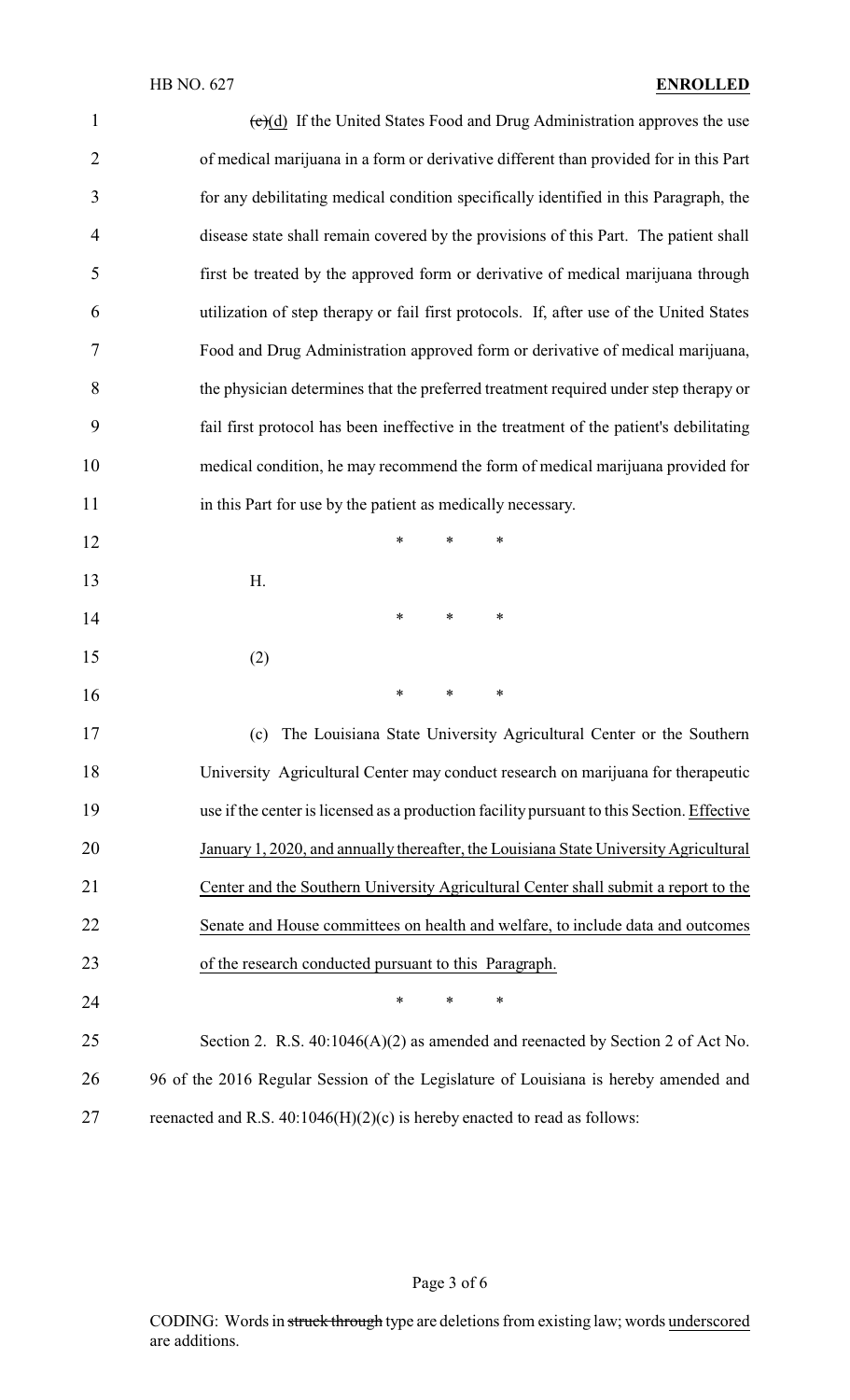| $\mathbf{1}$   | §1046. Prescription of marijuana for therapeutic use; rules and regulations;    |
|----------------|---------------------------------------------------------------------------------|
| $\overline{2}$ | Louisiana Board of Pharmacy and the adoption of rules and regulations           |
| 3              | relating to the dispensing of prescribed marijuana for therapeutic use; the     |
| 4              | Department of Agriculture and Forestry and the licensure of a production        |
| 5              | facility                                                                        |
| 6              | A.                                                                              |
| 7              | $\ast$<br>$\ast$<br>$\ast$                                                      |
| 8              | $(2)(a)$ For purposes of this Subsection, "debilitating medical condition"      |
| 9              | means any of the following:                                                     |
| 10             | $(i)$ cancer, Cancer.                                                           |
| 11             | (ii) positive status for human immunodeficiency virus, Positive status for      |
| 12             | human immunodeficiency virus.                                                   |
| 13             | (iii) acquired immune deficiency syndrome, Acquired immune deficiency           |
| 14             | syndrome.                                                                       |
| 15             | (iv) eachexia or wasting syndrome, Cachexia or wasting syndrome.                |
| 16             | (v) seizure disorders, Seizure disorders.                                       |
| 17             | (vi) epilepsy, Epilepsy.                                                        |
| 18             | (vii) spasticity, Spasticity.                                                   |
| 19             | (viii) Crohn's disease, Crohn's disease.                                        |
| 20             | (ix) muscular dystrophy, or Muscular dystrophy.                                 |
| 21             | $(x)$ multiple sclerosis. Multiple sclerosis.                                   |
| 22             | Any of the following conditions associated with autism spectrum<br>$(x_i)$      |
| 23             | disorder:                                                                       |
| 24             | (aa) Repetitive or self-stimulatory behavior of such severity that the physical |
| 25             | health of the person with autism is jeopardized.                                |
| 26             | (bb) Avoidance of others or inability to communicate of such severity that      |
| 27             | the physical health of the person with autism is jeopardized.                   |
| 28             | (cc) Self-injuring behavior.                                                    |
| 29             | (dd) Physically aggressive or destructive behavior.                             |

Page 4 of 6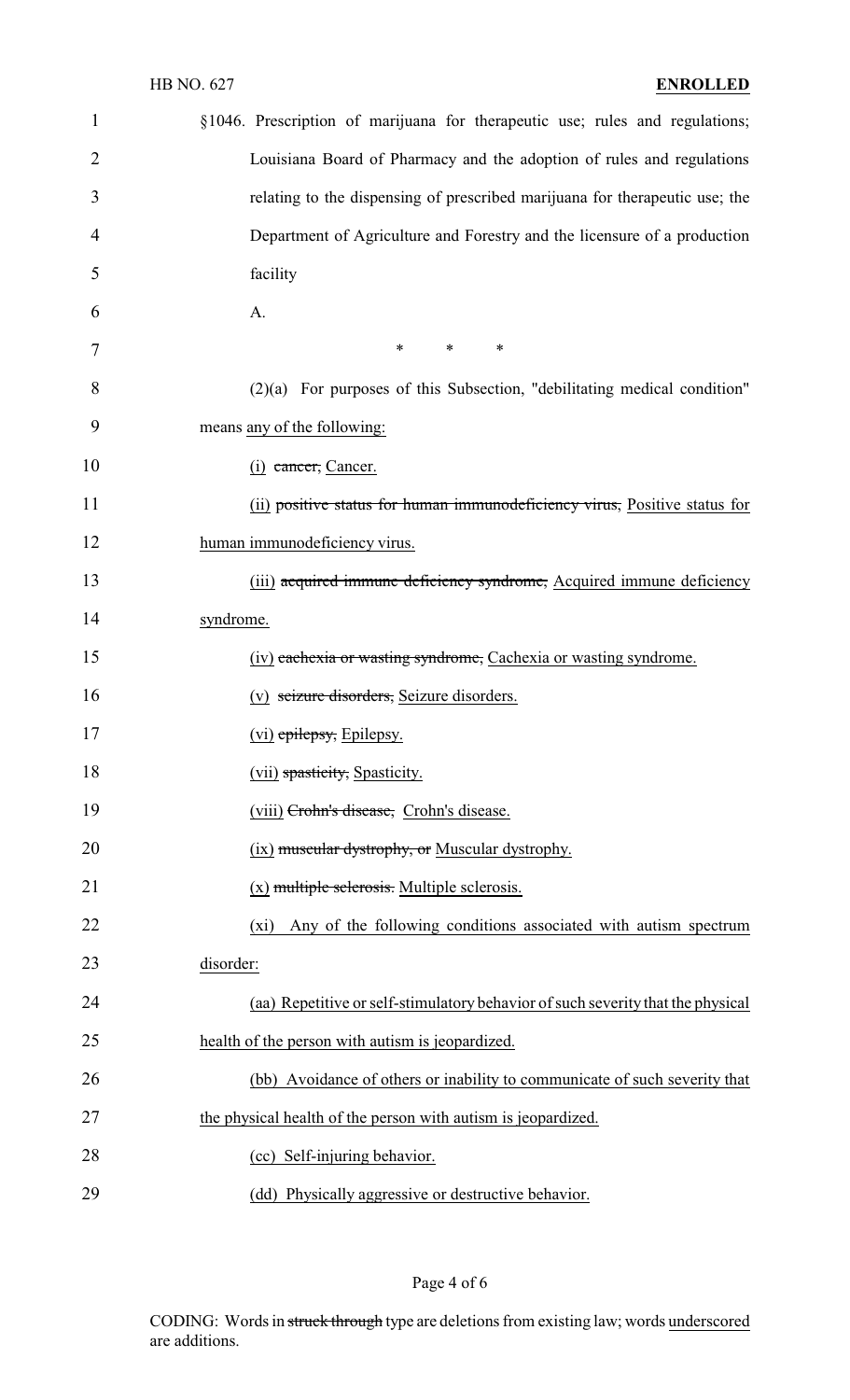#### HB NO. 627 **ENROLLED**

| 1              | (b) No physician shall prescribe medical marijuana for treatment of any                    |
|----------------|--------------------------------------------------------------------------------------------|
| $\overline{2}$ | condition associated with autism spectrum disorder for a patient who is under the age      |
| 3              | of eighteen unless the physician complies with the provisions of this Section and          |
| $\overline{4}$ | consults with a pediatric subspecialist.                                                   |
| 5              | $(\theta)(c)$ If the United States Food and Drug Administration approves the use           |
| 6              | of medical marijuana in the same form provided for in this Part for any debilitating       |
| 7              | medical condition specifically identified in this Paragraph, that medical condition        |
| 8              | shall no longer be covered by the provisions of this Part.                                 |
| 9              | $(e)(d)$ If the United States Food and Drug Administration approves the use                |
| 10             | of medical marijuana in a form or derivative different than provided for in this Part      |
| 11             | for any debilitating medical condition specifically identified in this Paragraph, the      |
| 12             | disease state shall remain covered by the provisions of this Part. The patient shall       |
| 13             | first be treated by the approved form or derivative of medical marijuana through           |
| 14             | utilization of step therapy or fail first protocols. If, after use of the United States    |
| 15             | Food and Drug Administration approved form or derivative of medical marijuana,             |
| 16             | the physician determines that the preferred treatment required under step therapy or       |
| 17             | fail first protocol has been ineffective in the treatment of the patient's debilitating    |
| 18             | medical condition, he may prescribe the form of medical marijuana provided for in          |
| 19             | this Part for use by the patient as medically necessary.                                   |
| 20             | *<br>$\ast$<br>*                                                                           |
| 21             | Η.                                                                                         |
| 22             | ∗<br>$\ast$<br>∗                                                                           |
| 23             | (2)                                                                                        |
| 24             | $\ast$<br>$\ast$<br>∗                                                                      |
| 25             | The Louisiana State University Agricultural Center or the Southern<br>(c)                  |
| 26             | University Agricultural Center may conduct research on marijuana for therapeutic           |
| 27             | use if the center is licensed as a production facility pursuant to this Section. Effective |
| 28             | January 1, 2020, and annually thereafter, the Louisiana State University Agricultural      |
| 29             | Center and the Southern University Agricultural Center shall submit a report to the        |

# Page 5 of 6